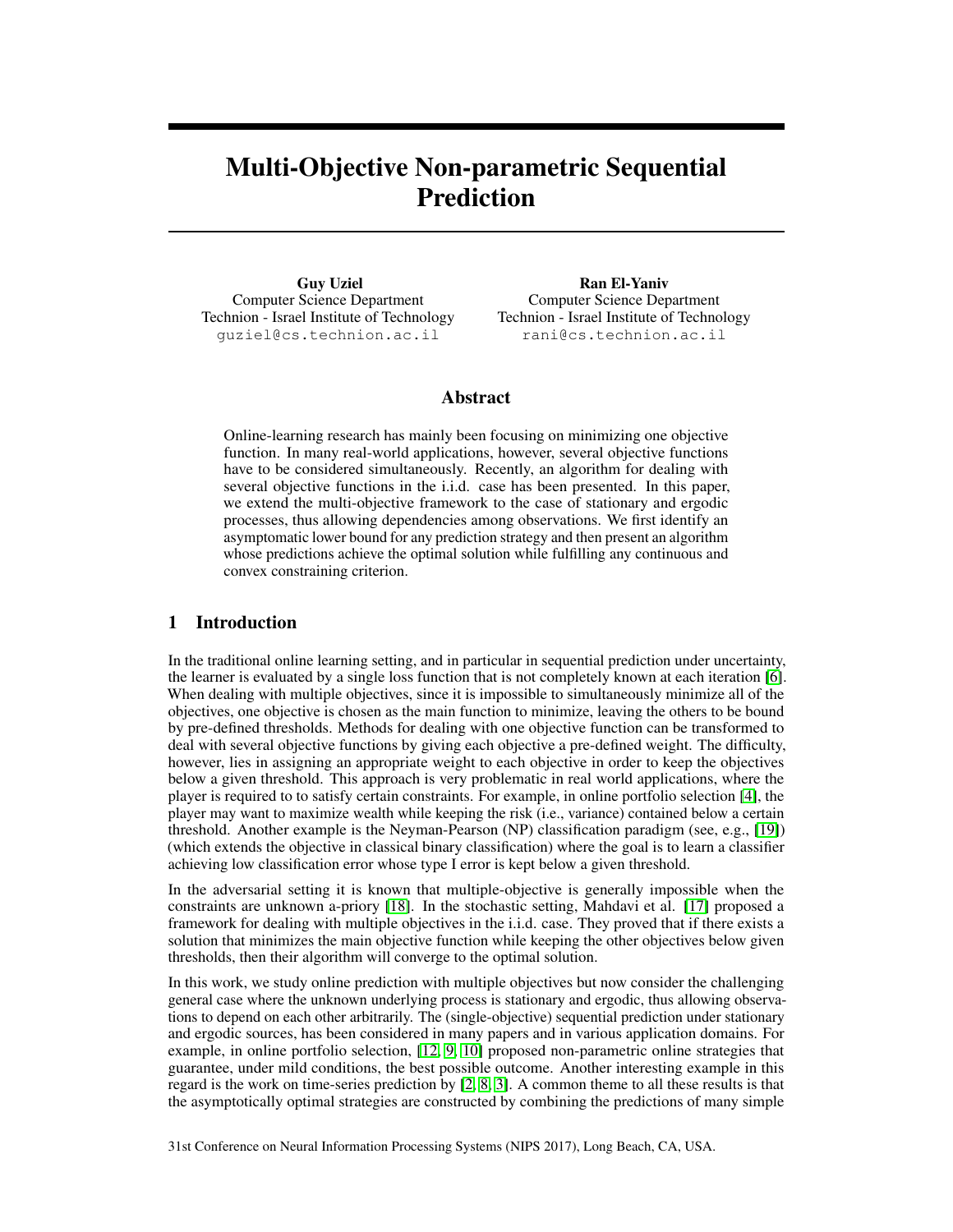experts. The above strategies use a countably infinite set of experts, and the guarantees provided for these strategies are always asymptotic. This is no coincidence, as it is well known that finite sample guarantees for these methods cannot be achieved without additional strong assumptions on the source distribution [7, 16]. Approximate implementations of non-parametric strategies (which apply only a finite set of experts), however, turn out to work exceptionally well and, despite the inevitable approximation, are reported [11, 10, 9] to significantly outperform strategies designed to work in an adversarial, no-regret setting, in various domains.

The algorithm presented in this paper utilizes as a sub-routine the Weak Aggregating Algorithm (WAA) of [21], and [13] to handle multiple objectives. While we discuss here the case of only two objective functions, our theorems can be extended easily to any fixed number of functions.

## 2 Problem Formulation

We consider the following prediction game. Let  $\mathcal{X} \triangleq [-D, D]^d \subset \mathbb{R}^d$  be a compact *observation space* where  $D > 0$ . At each round,  $n = 1, 2, \ldots$ , the player is required to make a prediction  $y_n \in \mathcal{Y}$ , where  $\mathcal{Y} \subset \mathbb{R}^m$  is a compact and convex set, based on past observations,  $X_1^{n-1} \triangleq (x_1, \ldots, x_{n-1})$ and,  $x_i \in \mathcal{X}(X_1^0)$  is the empty observation). After making the prediction  $y_n$ , the observation  $x_n$  is revealed and the player suffers two losses,  $u(y_n, x_n)$  and  $c(y_n, x_n)$ , where u and c are real-valued continuous functions and convex w.r.t. their first argument. We view the player's prediction strategy as a sequence  $S \triangleq \{S_n\}_{n=1}^{\infty}$  of forecasting functions  $S_n : \mathcal{X}^{(n-1)} \to \mathcal{Y}$ ; that is, the player's prediction at round *n* is given by  $S_n(X_1^{n-1})$  (for brevity, we denote  $S(X_1^{n-1})$ ). Throughout the paper we assume that  $x_1, x_2, \ldots$  are realizations of random variables  $X_1, X_2, \ldots$  such that the stochastic process  $(X_n)_{-\infty}^{\infty}$  is jointly stationary and ergodic and  $\mathbb{P}(X_i \in \mathcal{X}) = 1$ . The player's goal is to play the game with a strategy that minimizes the average u-loss,  $\frac{1}{N} \sum_{i=1}^{N} u(S(X_1^{i-1}), x_i)$ , while keeping the average c-loss  $\frac{1}{N} \sum_{i=1}^{N} c(S(X_1^{i-1}), x_i)$  bounded below a prescribed threshold  $\gamma$ . Formally, we define the following:

Definition 1 (γ-bounded strategy). *A prediction strategy* S *will be called* γ*-bounded if*

$$
\limsup_{N \to \infty} \left( \frac{1}{N} \sum_{i=1}^{N} c(S(X_1^{i-1}), X_i) \right) \le \gamma
$$

*almost surely. The set of all*  $\gamma$ *-bounded strategies will be denoted*  $S_{\gamma}$ *.* 

The well known result of [1] states that for the single objective case the best possible outcome is  $\mathbb{E} \left[\max_{y \in \mathcal{Y}} (\mathbb{E}_{\mathbb{P}_{\infty}} [u(y, X_0)] \right]$  where  $\mathbb{P}_{\infty}$  is the regular conditional probability distribution of  $X_0$ given  $\mathcal{F}_{\infty}$  (the  $\sigma$ -algebra generated by the infinite past  $X_{-1}, X_{-2}, \ldots$ ) and the maximization is over the  $\mathcal{F}_{\infty}$ -measurable functions. This motivates us to define the following:

**Definition 2** ( $\gamma$ -feasible process). We say that the stationary and ergodic process  $\{X_i\}_{-\infty}^{\infty}$  is  $\gamma$ *feasible w.r.t. the functions u and c, if for a threshold*  $\gamma > 0$ , *there exists some*  $y' \in \mathcal{Y}()$  *such that*  $\mathbb{E}\left[c(y', X_0)\right] < \gamma$ .

If  $\gamma$ -feasibility holds, then we will denote by  $y^*_{\infty}$  ( $y^*_{\infty}$  is not necessarily unique) the minimizer of the following minimization problem:

$$
\begin{array}{ll}\text{minimize} & \mathbb{E}\left[u(y, X_0)\right] \\ \text{subject to} & \mathbb{E}\left[c(y, X_0)\right] \le \gamma, \end{array} \tag{1}
$$

(1) and we define the γ*-feasible optimal value* as

$$
\mathcal{V}^* = \mathbb{E}\left[\mathbb{E}_{\mathbb{P}_{\infty}}\left[u(y_{\infty}^*, X_0)\right]\right].
$$

Note that problem (1) is a convex minimization problem over  $\mathcal{Y}()$ . Therefore, the problem is equivalent to finding the saddle point of the Lagrangian function [15], namely,

$$
\min_{y \in \mathcal{Y}(\lambda)} \max_{\lambda \in \mathbb{R}^+} \mathcal{L}(y, \lambda),
$$

where the Lagrangian is

$$
\mathcal{L}(y,\lambda) \triangleq (\mathbb{E}\left[u(y,X_0)\right] + \lambda \left(\mathbb{E}\left[c(y,X_0)\right] - \gamma\right)).
$$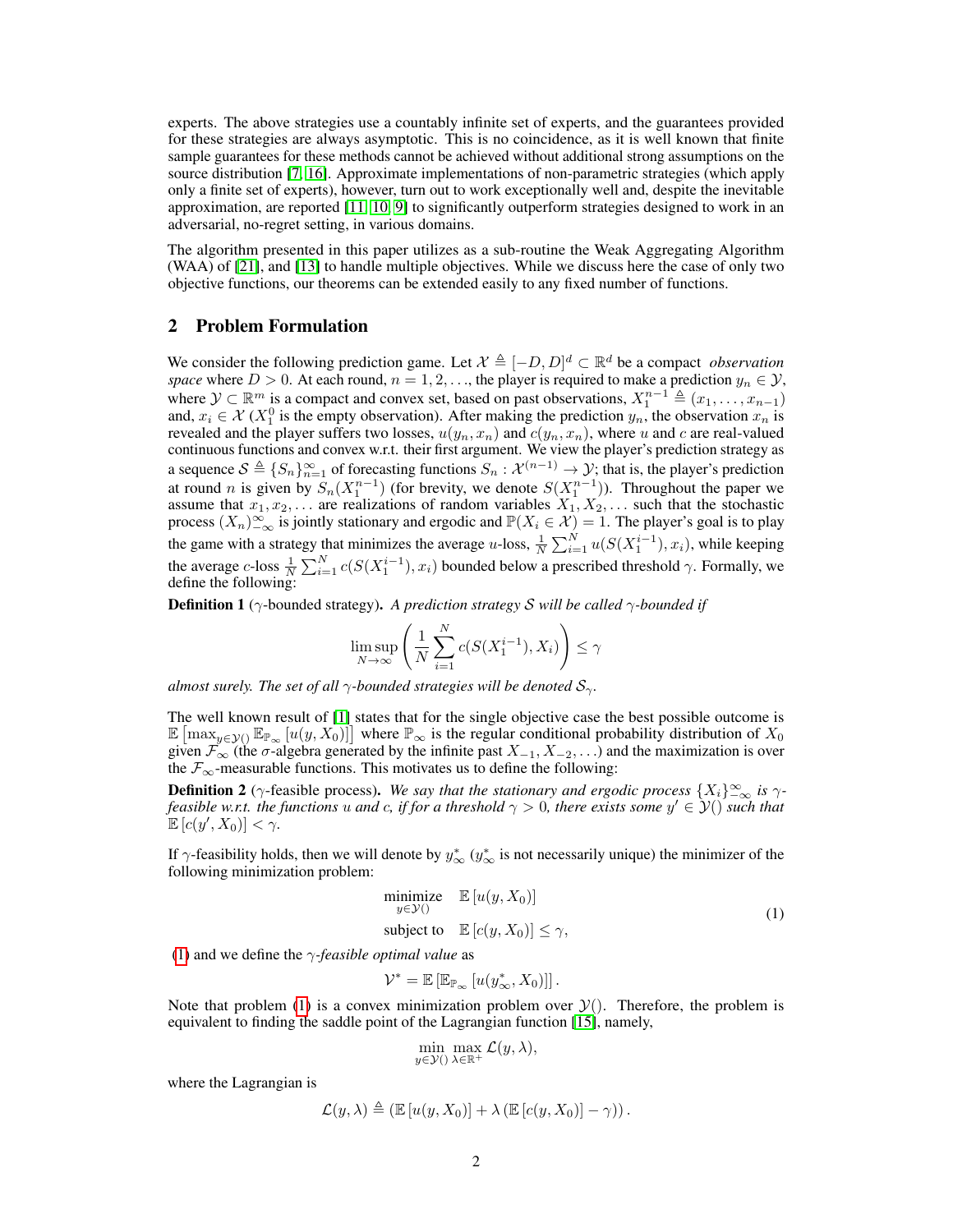We denote the optimal dual by  $\lambda_{\infty}^*$  and assume that  $\mathcal L$  can be maximize by a unique  $\mathcal F_{\infty}$ -measurable function,  $\lambda_{\infty}^{*}$  (). Moreover, we set a constant  $\lambda_{\max}$  such that  $\lambda_{\max} > \lambda_{\infty}^{*}$  ()  $\mathbb{P}_{\infty}$ -a.s., and set  $\Lambda \triangleq [0, \lambda_{\text{max}}]$ . We also define the *instantaneous Lagrangian function* as

$$
l(y, \lambda, x) \triangleq u(y, x) + \lambda (c(y, x) - \gamma).
$$
 (2)

In Brief, we are seeking a strategy  $S \in S_{\gamma}$  that is as good as any other  $\gamma$ -bounded strategy, in terms of the average u-loss, when the underlying process is  $\gamma$ -feasible. Such a strategy will be called  $\gamma$ -universal.

# 3 Optimality of  $\mathcal{V}^*$

In this section, we show that the average u-loss of any  $\gamma$ -bounded prediction strategy cannot be smaller than  $V^*$ , the  $\gamma$ -feasible optimal value. This result is a generalization of the well-known result of [1] regarding the best possible outcome under a single objective. Before stating and proving this optimality result, we state three lemmas that will be used repeatedly in this paper. The first lemma is known as Breiman's generalized ergodic theorem. The second and the third lemmas concern the continuity of the saddle point w.r.t. the probability distribution, their proofs appear in the supplementary material.

**Lemma 1** (Ergodicity, [5]). Let  $X = \{X_i\}_{-\infty}^{\infty}$  be a stationary and ergodic process. For each positive *integer i*, let  $T_i$  *denote the operator that shifts any sequence by i places to the left. Let*  $f_1, f_2, \ldots$ *be a sequence of real-valued functions such that*  $\lim_{n\to\infty} f_n(\mathbf{X}) = f(\mathbf{X})$  *almost surely, for some function* f. Assume that  $\mathbb{E} \sup_n |f_n(\mathbf{X})| < \infty$ . Then,

$$
\lim_{n \to \infty} \frac{1}{n} \sum_{i=1}^{n} f_i(T^i \mathbf{X}) = \mathbb{E} f(\mathbf{X})
$$

*almost surely.*

**Lemma 2** (Continuity and Minimax). Let  $\mathcal{Y}, \Lambda, \mathcal{X}$  be compact real spaces.  $l : \mathcal{Y} \times \Lambda \times \mathcal{X} \to \mathbb{R}$ *be a continuous function. Denote by*  $\mathbb{P}(\mathcal{X})$  *the space of all probability measures on* X *(equipped with* the topology of weak-convergence). Then the following function  $L^*$  :  $\mathbb{P}(\mathcal{X}) \to \mathbb{R}$  is continuous

$$
L^*(\mathbb{Q}) = \inf_{y \in \mathcal{Y}} \sup_{\lambda \in \Lambda} \mathbb{E}_{\mathbb{Q}} \left[ l(y, \lambda, x) \right]. \tag{3}
$$

*Moreover, for any*  $\mathbb{Q} \in \mathbb{P}(\mathcal{X})$ *,* 

$$
\inf_{y\in\mathcal{Y}}\sup_{\lambda\in\Lambda}\mathbb{E}_{\mathbb{Q}}\left[l(y,\lambda,x)\right]=\sup_{\lambda\in\Lambda}\inf_{y\in\mathcal{Y}}\mathbb{E}_{\mathbb{Q}}\left[l(y,\lambda,x)\right].
$$

Lemma 3 (Continuity of the optimal selection). *Let* Y,Λ, X *be compact real spaces. Then, there exist two measurable selection functions* h <sup>X</sup>*,*h λ *such that*

$$
h^{y}(\mathbb{Q}) \in \arg\min_{y \in \mathcal{Y}} \left( \max_{\lambda \in \Lambda} \mathbb{E}_{\mathbb{Q}} \left[ l(y, \lambda, x) \right] \right), \ \ h^{\lambda}(\mathbb{Q}) \in \arg\max_{\lambda \in \Lambda} \left( \min_{y \in \mathcal{Y}} \mathbb{E}_{\mathbb{Q}} \left[ l(y, \lambda, x) \right] \right)
$$

*for any*  $\mathbb{Q} \in \mathbb{P}(\mathcal{X})$ *. Moreover, let*  $L^*$  *be as defined in Equation* (3)*. Then, the set* 

$$
Gr(L^*) \triangleq \{ (u^*, v^*, \mathbb{Q}) \mid u^* \in h^y(\mathbb{Q}), v^* \in h^{\lambda}(\mathbb{Q}), \mathbb{Q} \in \mathbb{P}(\mathcal{X}) \},
$$

*is closed in*  $\mathcal{Y} \times \Lambda \times \mathbb{P}(\mathcal{X})$ *.* 

The importance of Lemma 3 stems from the fact that it proves the continuity properties of the multi-valued correspondences  $\mathbb{Q} \to h^y(\mathbb{Q})$  and  $\mathbb{Q} \to h^{\lambda}(\mathbb{Q})$ . This leads to the knowledge that if for the limiting distribution,  $\mathbb{Q}_{\infty}$ , the optimal set is a singleton, then  $\mathbb{Q} \to h^y(\mathbb{Q})$  and  $\mathbb{Q} \to h^{\lambda}(\mathbb{Q})$  are continuous in  $\mathbb{Q}_{\infty}$ . We are now ready to prove the optimality of  $\mathcal{V}^*$ .

**Theorem 1** (Optimality of  $V^*$ ). Let  $\{X_i\}_{-\infty}^{\infty}$  be a  $\gamma$ -feasible process. Then, for any strategy  $S \in \mathcal{S}_{\gamma}$ , *the following holds a.s.*

$$
\liminf_{N \to \infty} \frac{1}{N} \sum_{i=1}^{N} u(S(X_1^{i-1}), X_i) \ge \mathcal{V}^*.
$$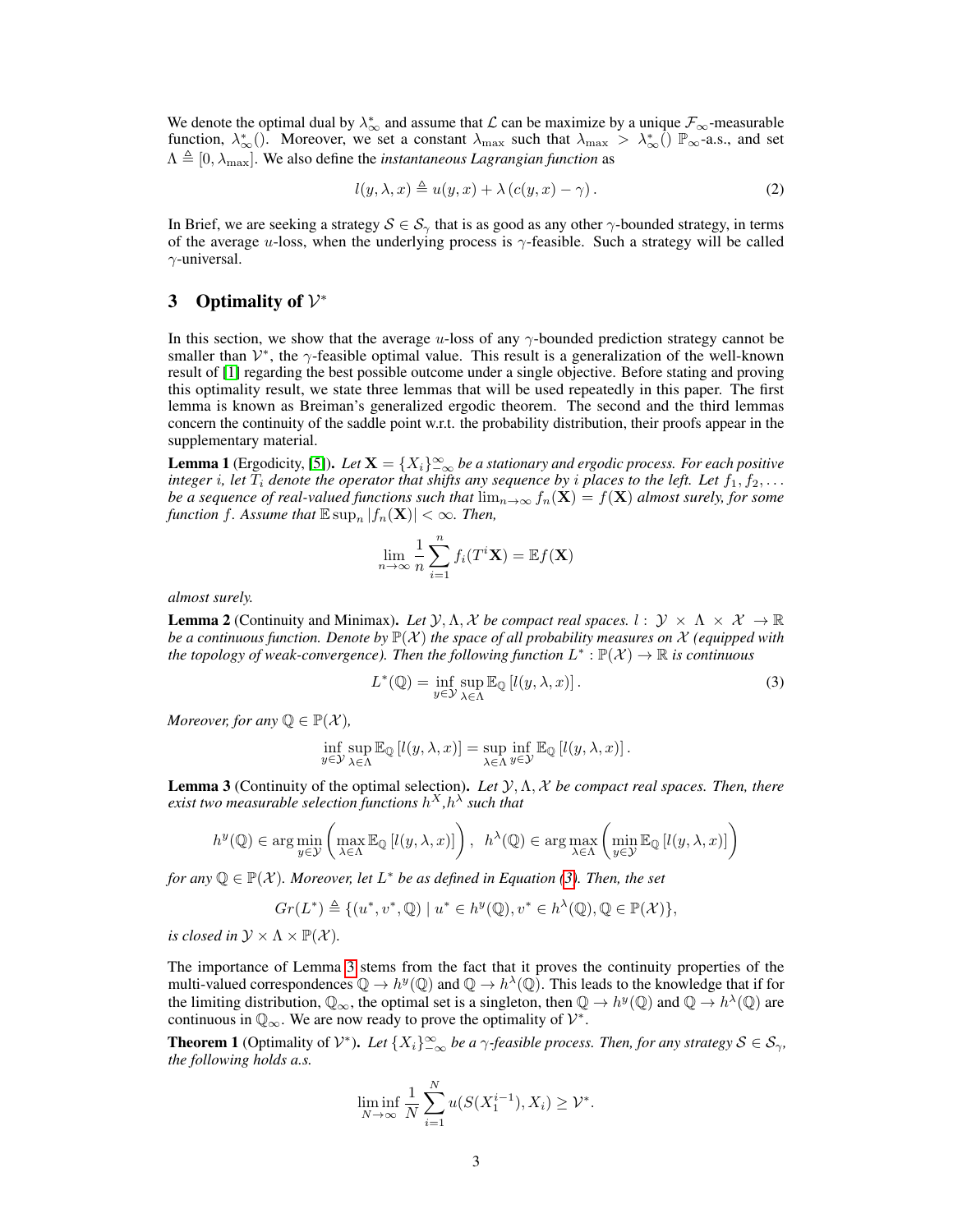*Proof.* For any given strategy  $S \in S_{\gamma}$ , we will look at the following sequence:

$$
\frac{1}{N} \sum_{i=1}^{N} l(S(X_1^{i-1}), \tilde{\lambda}_i^*, X_i).
$$
\n(4)

where  $\tilde{\lambda}_i^* \in h^{\lambda}(\mathbb{P}_{X_i | X_1^{i-1}})$  Observe that

$$
(4) = \frac{1}{N} \sum_{i=1}^{N} \left( l(S(X_1^{i-1}), \tilde{\lambda}_i^*, X_i) - \mathbb{E}\left[ l(S(X_1^{i-1}), \tilde{\lambda}_i^*, X_i) \mid X_1^{i-1} \right] \right) + \frac{1}{N} \sum_{i=1}^{N} \mathbb{E}\left[ l(S(X_1^{i-1}), \tilde{\lambda}_i^*, X_i) \mid X_1^{i-1} \right].
$$

Since  $A_i = l(S(X_1^{i-1}), \tilde{\lambda}_i^*, X_i) - \mathbb{E}\left[l(S(X_1^{i-1}), \tilde{\lambda}_i^*, X_i) \mid X_1^{i-1}\right]$  is a martingale difference sequence, the last summand converges to  $0$  a.s., by the strong law of large numbers (see, e.g., [20]). Therefore,

$$
\liminf_{N \to \infty} \frac{1}{N} \sum_{i=1}^{N} l(S(X_1^{i-1}), \tilde{\lambda}_i^*, X_i) = \liminf_{N \to \infty} \frac{1}{N} \sum_{i=1}^{N} \mathbb{E} \left[ l(S(X_1^{i-1}), \tilde{\lambda}_i^*, X_i) \mid X_1^{i-1} \right]
$$
  
\n
$$
\geq \liminf_{N \to \infty} \frac{1}{N} \sum_{i=1}^{N} \min_{y \in \mathcal{Y}(i)} \mathbb{E} \left[ l(y, \tilde{\lambda}_i^*, X_i) \mid X_1^{i-1} \right],
$$
 (5)

where the minimum is taken w.r.t. all the  $\sigma(X_1^{i-1})$ -measurable functions. Because the process is stationary, we get for  $\hat{\lambda}_i^* \in h^{\lambda}(\mathbb{P}_{X_0|X_{1-i}^{-1}})$ ,

$$
(5) = \liminf_{N \to \infty} \frac{1}{N} \sum_{i=1}^{N} \min_{y \in \mathcal{Y}(i)} \mathbb{E}\left[l(y, \hat{\lambda}_i^*, X_0) \mid X_{1-i}^{-1}\right] = \liminf_{N \to \infty} \frac{1}{N} \sum_{i=1}^{N} L^*(\mathbb{P}_{X_0 | X_{1-i}^{-1}}). \tag{6}
$$

Using Levy's zero-one law,  $\mathbb{P}_{X_0|X_{1-i}^{-1}} \to \mathbb{P}_{\infty}$  weakly as i approaches  $\infty$  and from Lemma 2 we know that  $L^*$  is continuous. Therefore, we can apply Lemma 1 and get that a.s.

$$
(6) = \mathbb{E}\left[L^*(\mathbb{P}_{\infty})\right] = \mathbb{E}\left[\mathbb{E}_{\mathbb{P}_{\infty}}\left[l\left(y_{\infty}^*, \lambda_{\infty}^*, X_0\right)\right]\right] = \mathbb{E}\left[\mathcal{L}\left(y_{\infty}^*, \lambda_{\infty}^*, X_0\right)\right].\tag{7}
$$

.

Note also, that due to the complementary slackness condition of the optimal solution, i.e.,  $\mathbb{E}\left[\lambda^*_\infty(\mathbb{E}_{\mathbb{P}_\infty}\left[c(y^*_\infty,X_0)\right]-\gamma)\right]=0$ , we get

$$
(7) = \mathbb{E}\left[\mathbb{E}_{\mathbb{P}_{\infty}}\left[u\left(y_{\infty}^*, X_0\right)\right]\right] = \mathcal{V}^*
$$

From the uniqueness of  $\lambda_{\infty}^*$ , and using Lemma 3  $\lambda_i^* \to \lambda_{\infty}^*$  as i approaches  $\infty$ . Moreover, since l is continuous on a compact set, l is also uniformly continuous. Therefore, for any given  $\epsilon > 0$ , there exists  $\delta > 0$ , such that if  $|\lambda' - \lambda| < \delta$ , then

$$
|l(y, \lambda', x) - l(y, \lambda, x)| < \epsilon
$$

for any  $y \in Y$  and  $x \in X$ . Therefore, there exists  $i_0$  such that if  $i > i_0$  then  $|l(y, \hat{\lambda_i^*}, x)| |l(y, \lambda_{\infty}^*, x)| < \epsilon$  for any  $y \in \mathcal{Y}$  and  $x \in \mathcal{X}$ . Thus,

$$
\liminf_{N \to \infty} \frac{1}{N} \sum_{i=1}^{N} l(S(X_1^{i-1}), \lambda^*_{\infty}, X_i) - \liminf_{N \to \infty} \frac{1}{N} \sum_{i=1}^{N} l(S(X_1^{i-1}), \hat{\lambda}^*_{i}, X_i)
$$
\n
$$
= \liminf_{N \to \infty} \frac{1}{N} \sum_{i=1}^{N} l(S(X_1^{i-1}), \lambda^*_{\infty}, X_i) + \limsup_{N \to \infty} \frac{1}{N} \sum_{i=1}^{N} -l(S(X_1^{i-1}), \hat{\lambda}^*_{i}, X_i)
$$
\n
$$
\geq \liminf_{N \to \infty} \frac{1}{N} \sum_{i=1}^{N} l(S(X_1^{i-1}), \hat{\lambda}^*_{i}, X_i) - \frac{1}{N} \sum_{i=1}^{N} l(S(X_1^{i-1}), \lambda^*_{\infty}, X_i) \geq -\epsilon \quad a.s.,
$$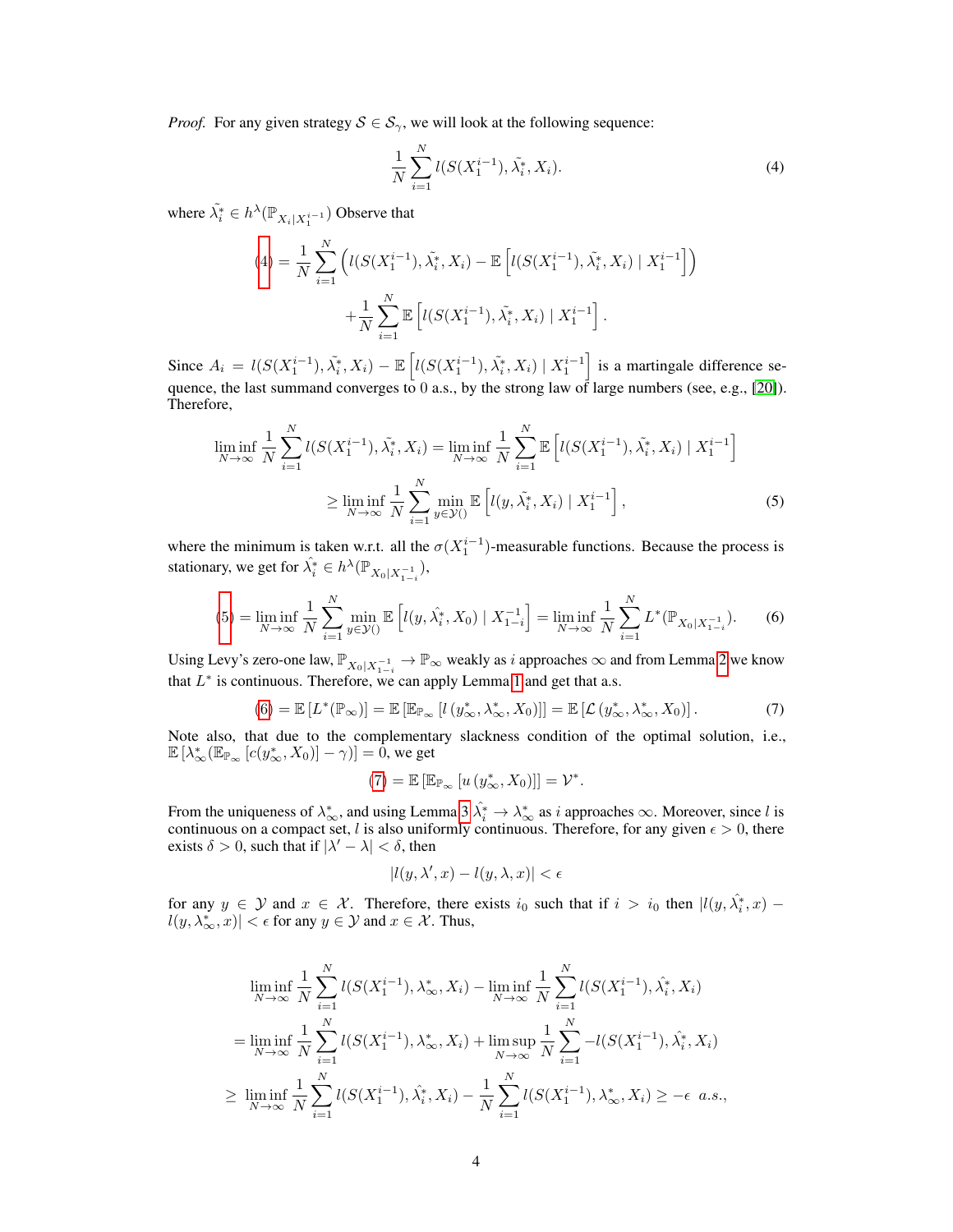#### Algorithm 1 Minimax Histogram Based Aggregation (MHA)

**Input:** Countable set of experts  $\{H_{k,h}\}, y_0 \in \mathcal{Y}, \lambda_0 \in \Lambda$ , initial probability  $\{\alpha_{k,h}\},$ 

For  $n = 0$  to  $\infty$ 

Play  $y_n, \lambda_n$ . Nature reveals  $x_n$ 

Suffer loss  $l(y_n, \lambda_n, x_n)$ .

Update the cumulative loss of the experts

$$
l_{y,n}^{k,h} \triangleq \sum_{i=0}^n l(y_{k,h}^i, \lambda_i, x_i) \qquad l_{\lambda,n}^{k,h} \triangleq \sum_{i=0}^n l(y_i, \lambda_{k,h}^i, x_i)
$$

Update experts' weights

$$
w_n^{y,(k,h)} \triangleq \alpha_{k,h} \exp\left(-\frac{1}{\sqrt{n}} l_{y,n}^{k,h}\right) \qquad p_{n+1}^{y,(k,h)} \triangleq \frac{w_{n+1}^{y,(k,h)}}{\sum_{h=1}^{\infty} \sum_{k=1}^{\infty} w_{n+1}^{y,(k,h)}}
$$

Update experts' weights  $w_{n+1}^{\lambda,(k,h)}$ 

$$
w_{n+1}^{\lambda,(k,h)} \triangleq \alpha_{k,h} \exp\left(\frac{1}{\sqrt{n}} l_{\lambda,n}^{k,h}\right) \qquad p_{n+1}^{\lambda,(k,h)} = \frac{w_{n+1}^{\lambda,(k,h)}}{\sum_{h=1}^{\infty} \sum_{k=1}^{\infty} w_{n+1}^{\lambda,(k,h)}}
$$

Choose  $y_{n+1}$  and  $\lambda_{n+1}$  as follows

$$
y_{n+1} = \sum_{k,h} p_{n+1}^{y,(k,h)} y_{k,h}^{n+1} \quad \lambda_{n+1} = \sum_{k,h} p_{n+1}^{\lambda,(k,h)} \lambda_{k,h}^{n+1}
$$

End For

and since  $\epsilon$  is arbitrary,

$$
\liminf_{N \to \infty} \frac{1}{N} \sum_{i=1}^N l(S(X_1^{i-1}), \lambda^*_{\infty}, X_i) \ge \liminf_{N \to \infty} \frac{1}{N} \sum_{i=1}^N l(S(X_1^{i-1}), \hat{\lambda}^*_i, X_i).
$$

Therefore we can conclude that

$$
\liminf_{N \to \infty} \frac{1}{N} \sum_{i=1}^{N} l(S(X_1^{i-1}), \lambda_{\infty}^*, X_i) \geq \mathcal{V}^* \quad a.s.
$$

We finish the proof by noticing that since  $S \in S_{\gamma}$ , then by definition

$$
\limsup_{N \to \infty} \frac{1}{N} \sum_{i=1}^{N} c(S(X_1^{i-1}), X_i) \le \gamma \ a.s.
$$

and since  $\lambda_{\infty}^{*}$  is non negative, we will get the desired result.

The above lemma also provides the motivation to find the saddle point of the Lagrangian  $\mathcal{L}$ . Therefore, for the reminder of the paper we will use the loss function  $l$  as defined in Equation 2.

# 4 Minimax Histogram Based Aggregation

We are now ready to present our algorithm *Minimax Histogram based Aggregation (MHA)* and prove that its predictions are as good as the best strategy.

By Theorem 1 we can restate our goal: find a prediction strategy  $S \in S_\gamma$  such that for any  $\gamma$ -feasible process  $\{X_i\}_{-\infty}^{\infty}$  the following holds:

$$
\lim_{N \to \infty} \frac{1}{N} \sum_{i=1}^{N} u(S(X_1^{i-1}), X_i) = \mathcal{V}^* \ a.s.
$$

 $\Box$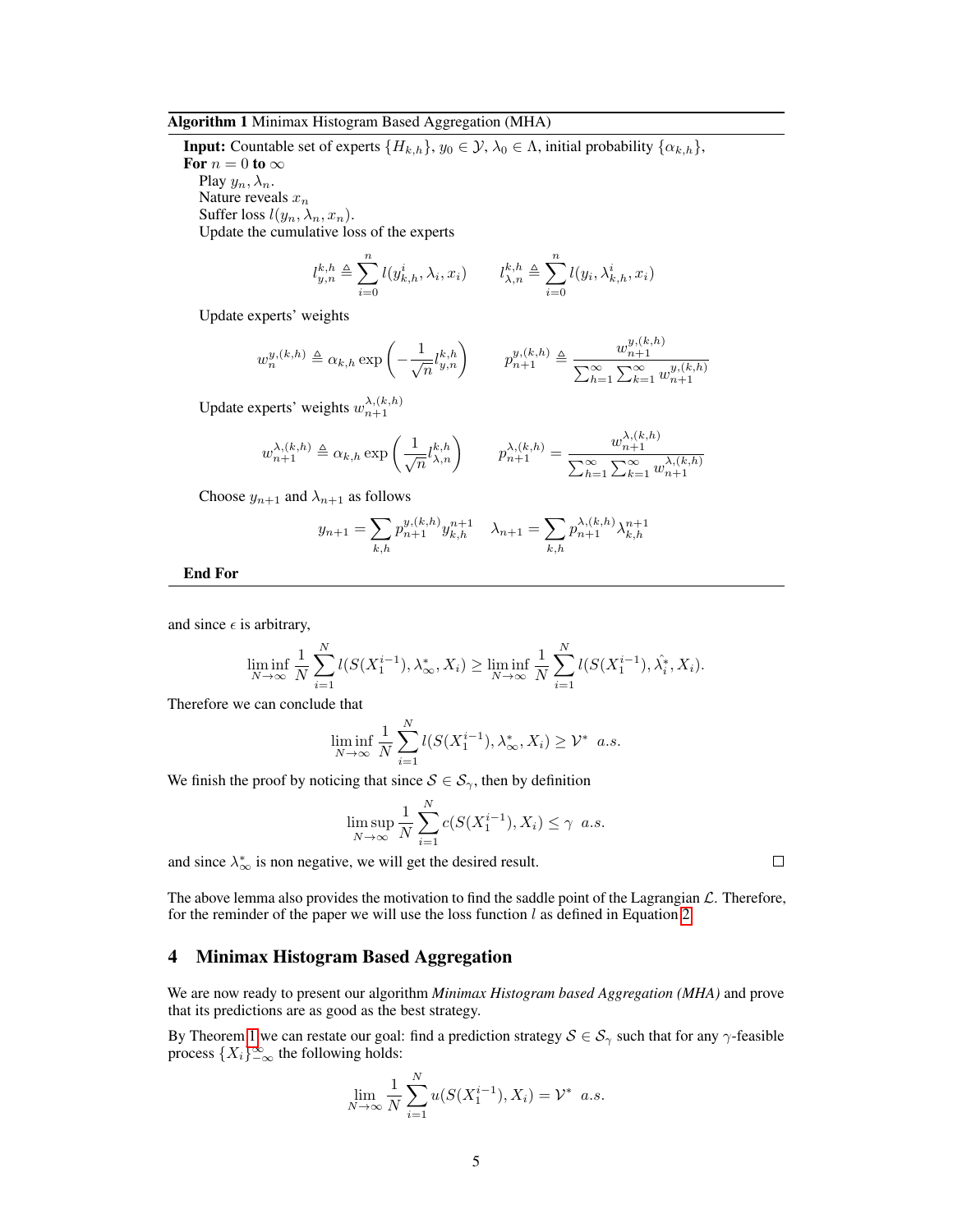Such a strategy will be called γ*-universal*. We do so by maintaining a countable set of experts  ${H_{k,h}}$  k,  $h = 1, 2, \ldots$ , which are constructed in a similar manner to the experts used in [10]. Each expert is defined using a histogram which gets finer as  $h$  grows, allowing us to construct an empirical measure on X. An expert  $H_{k,h}$  therefore outputs a pair  $(y_{k,h}^i, \lambda_{k,h}^i) \in \mathcal{Y} \times \Lambda$  at round  $i$ . This pair is the minimax w.r.t. its empirical measure. We show that those emprical measures converge weakly to  $\mathbb{P}_{\infty}$ , thus, the experts<sup>†</sup> prediction will converge to  $\mathcal{V}^*$ . Our algorithm outputs at round *i* a pair  $(y_i, \lambda_i) \in \mathcal{Y} \times \Lambda$  where the sequence of predictions  $y_1, y_2, \ldots$  tries to minimize the average loss  $\frac{1}{N} \sum_{i=1}^{N} l(y, \lambda_i, x_i)$  and the sequence of predictions  $\lambda_1, \lambda_2, \ldots$  tries to maximize the average loss  $\frac{1}{N} \sum_{i=1}^{N} l(y_i, \lambda, x_i)$ . Each of  $y_i$  and  $\lambda_i$  is the aggregation of predictions  $y_{k,h}^i$  and  $\lambda_{k,h}^i$ ,  $k, h = 1, 2, \ldots$ , respectively. In order to ensure that the performance of MHA will be as good as any other expert for both the y and the  $\lambda$  predictions, we apply the Weak Aggregating Algorithm of [21], and [13] twice alternately. Theorem 2 states that the selection of points made by the experts above converges to the optimal solution, the proof of Theorem 2 and the explicit construction of the experts appears in the supplementary material. Then, in Theorem 3 we prove that MHA applied on the experts defined in Theorem 2 generates a sequence of predictions that is  $\gamma$ -bounded and as good as any other strategy w.r.t. any  $\gamma$ -feasible process.

**Theorem 2.** Assume that  $\{X_i\}_{-\infty}^{\infty}$  is a  $\gamma$ -feasible process. Then, it is possible to construct a *countable set of experts*  ${H_{k,h}}$  *for which* 

$$
\lim_{k \to \infty} \lim_{h \to \infty} \lim_{n \to \infty} \frac{1}{N} \sum_{i=1}^{N} l(y_{k,h}^i, \lambda_{k,h}^i, X_i) = \mathcal{V}^* \quad a.s.,
$$

where  $(y_{k,h}^i, \lambda_{k,h}^i)$  are the predictions made by expert  $H_{k,h}$  at round i.

Before stating the main theorem regarding MHA, we state the following lemma (the proof appears in the supplementary material), which is used in the proof of the main result regarding MHA.

**Lemma 4.** Let  $\{H_{k,h}\}$  be a countable set of experts as defined in the proof of Theorem 2. Then, the *following relation holds a.s.:*

$$
\inf_{k,h}\limsup_{n\to\infty}\frac{1}{N}\sum_{i=1}^N l\left(y_{k,h}^i,\lambda_i,X_i\right)\leq\mathcal{V}^*\leq\sup_{k,h}\liminf_{n\to\infty}\frac{1}{N}\sum_{i=1}^N l\left(y_i,\lambda_{k,h}^i,X_i\right),
$$

*where*  $(y_i, \lambda_i)$  are the predictions of MHA when applied on  $\{H_{k,h}\}$ .

We are now ready to state and prove the optimality of MHA.

**Theorem 3** (Optimality of MHA). Let  $(y_i, \lambda_i)$  be the predictions generated by MHA when applied *on*  $\{H_{k,h}\}$  *as defined in the proof of Theorem* 2. *Then, for any*  $\gamma$ *-feasible process*  $\{X_i\}_{-\infty}^\infty$ *: MHA is a* γ*-bounded and* γ*-universal strategy.*

*Proof.* We first show that

$$
\lim_{N \to \infty} \frac{1}{N} \sum_{i=1}^{N} l(y_i, \lambda_i, X_i) = \mathcal{V}^* \quad a.s.
$$
\n(8)

Applying Lemma 5 in [13], we know that the x updates guarantee that for every expert  $H_{k,h}$ ,

$$
\frac{1}{N} \sum_{i=1}^{N} l(y_i, \lambda_i, x_i) \leq \frac{1}{N} \sum_{i=1}^{N} l(y_{k,h}^i, \lambda_i, x_i) + \frac{C_{k,h}}{\sqrt{N}}
$$
(9)

$$
\frac{1}{N} \sum_{i=1}^{N} l(y_i, \lambda_i, x_i) \ge \frac{1}{N} \sum_{i=1}^{N} l(y_i, \lambda_{k,h}^i, x_i) - \frac{C'_{k,h}}{\sqrt{N}},
$$
\n(10)

.

where  $C_{k,h}, C'_{k,h} > 0$  are some constants independent of N. In particular, using Equation (9),

$$
\frac{1}{N} \sum_{i=1}^{N} l(y_i, \lambda_i, x_i) \le \inf_{k,h} \left( \frac{1}{N} \sum_{i=1}^{N} l(y_{k,h}^i, \lambda_i, x_i) + \frac{C_{k,h}}{\sqrt{N}} \right)
$$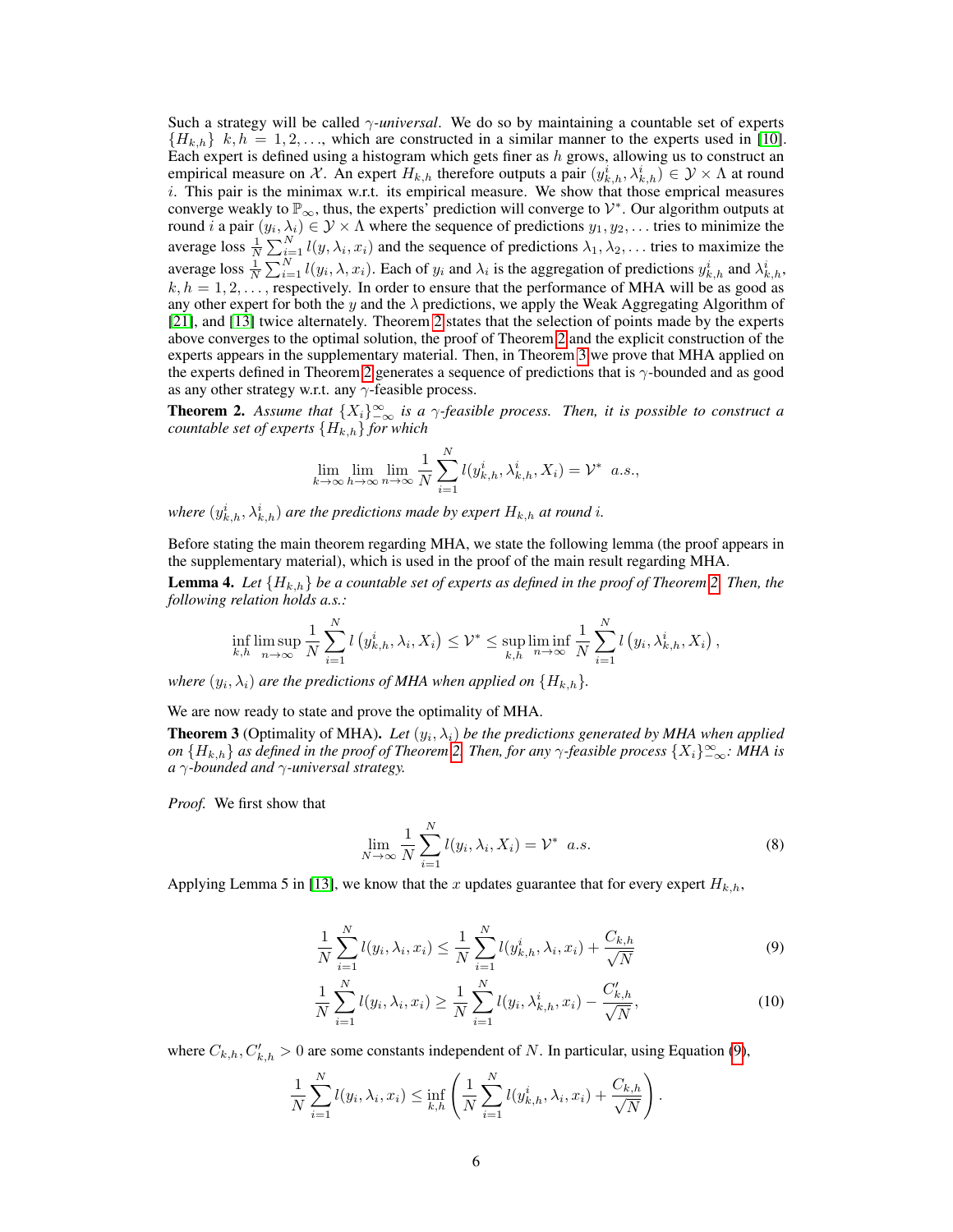Therefore, we get

$$
\limsup_{N \to \infty} \frac{1}{N} \sum_{i=1}^{N} l(y_i, \lambda_i, x_i) \le \limsup_{N \to \infty} \inf_{k, h} \left( \frac{1}{N} \sum_{i=1}^{N} l(y_{k,h}^i, \lambda_i, x_i) + \frac{C_{k,h}}{\sqrt{N}} \right)
$$
  

$$
\le \inf_{k, h} \limsup_{N \to \infty} \left( \frac{1}{N} \sum_{i=1}^{N} l(y_{k,h}^i, \lambda_i, x_i) + \frac{C_{k,h}}{\sqrt{N}} \right) \le \inf_{k, h} \limsup_{N \to \infty} \left( \frac{1}{N} \sum_{i=1}^{N} l(y_{k,h}^i, \lambda_i, x_i) \right), \quad (11)
$$

where in the last inequality we used the fact that lim sup is sub-additive. Using Lemma (4), we get that

$$
(11) \le \mathcal{V}^* \le \sup_{k,h} \liminf_{n \to \infty} \frac{1}{N} \sum_{i=1}^N l\left(y_i, \lambda^i_{k,h}, X_i\right). \tag{12}
$$

Using similar arguments and using Equation (10) we can show that

$$
(12) \le \liminf_{N \to \infty} \frac{1}{N} \sum_{i=1}^{N} l(y_i, \lambda_i, x_i).
$$

Summarizing, we have

$$
\limsup_{N \to \infty} \frac{1}{N} \sum_{i=1}^{N} l(y_i, \lambda_i, x_i) \leq \mathcal{V}^* \leq \liminf_{N \to \infty} \frac{1}{N} \sum_{i=1}^{N} l(y_i, \lambda_i, x_i).
$$

Therefore, we can conclude that a.s.  $\lim_{N \to \infty} \frac{1}{N} \sum_{i=1}^{N} l(y_i, \lambda_i, X_i) = \mathcal{V}^*$ .

To show that MHA is indeed a  $\gamma$ -bounded strategy, we use two special experts  $H_{0,0}$ ,  $H_{-1,-1}$  whose predictions are  $\lambda_{0,0}^n = \lambda_{\max}$  and  $\lambda_{-1,-1}^n = 0$  for every n and to shorten the notation, we denote

$$
g(y, \lambda, x) \triangleq \lambda(c(y, x) - \gamma).
$$

First, from Equation (10) applied on the expert  $H_{0,0}$ , we get that:

$$
\limsup_{N \to \infty} \frac{1}{N} \sum_{i=1}^{N} g(y_i, \lambda_{\max}, x) \le \limsup_{N \to \infty} \frac{1}{N} \sum_{i=1}^{N} g(y_i, \lambda_i, x).
$$
\n(13)

Moreover, since l is uniformly continuous, for any given  $\epsilon > 0$ , there exists  $\delta > 0$ , such that if  $|\lambda' - \lambda| < \delta$ , then  $|l(y, \lambda', x) - l(y, \lambda, x)| < \epsilon$  for any  $y \in \mathcal{Y}$  and  $x \in \mathcal{X}$ . We also know from the proof of Theorem 2 that  $\lim_{k\to\infty} \lim_{h\to\infty} \lim_{i\to\infty} \lambda_{k,h}^i = \lambda_{\infty}^*$ . Therefore, there exist  $k_0, h_0, i_0$  such that  $|\lambda_{k_0,h_0}^i - \lambda_{\infty}^*| < \delta$  for any  $i > i_0$ . Therefore,

$$
\limsup_{N \to \infty} \left( \frac{1}{N} \sum_{i=1}^{N} l(y_i, \lambda_{\infty}^*, x_i) - \frac{1}{N} \sum_{i=1}^{N} l(y_i, \lambda_i, x_i) \right) \le
$$
\n
$$
\limsup_{N \to \infty} \left( \frac{1}{N} \sum_{i=1}^{N} l(y_i, \lambda_{\infty}^*, x_i) - \frac{1}{N} \sum_{i=1}^{N} l(y_i, \lambda_{k_0, h_0}^i, x_i) \right) +
$$
\n
$$
\limsup_{N \to \infty} \left( \frac{1}{N} \sum_{i=1}^{N} l(y_i, \lambda_{k_0, h_0}^i, x_i) - \frac{1}{N} \sum_{i=1}^{N} l(y_i, \lambda_i, x_i) \right) \tag{14}
$$

From the uniform continuity we also learn that the first summand is bounded above by  $\epsilon$ , and from Equation (10), we get that the last summand is bounded above by 0. Thus,

$$
(14) \leq \epsilon,
$$

and since  $\epsilon$  is arbitrary, we get that

$$
\limsup_{N \to \infty} \left( \frac{1}{N} \sum_{i=1}^{N} l(y_i, \lambda_{\infty}^*, x_i) - \frac{1}{N} \sum_{i=1}^{N} l(y_i, \lambda_i, x_i) \right) \leq 0.
$$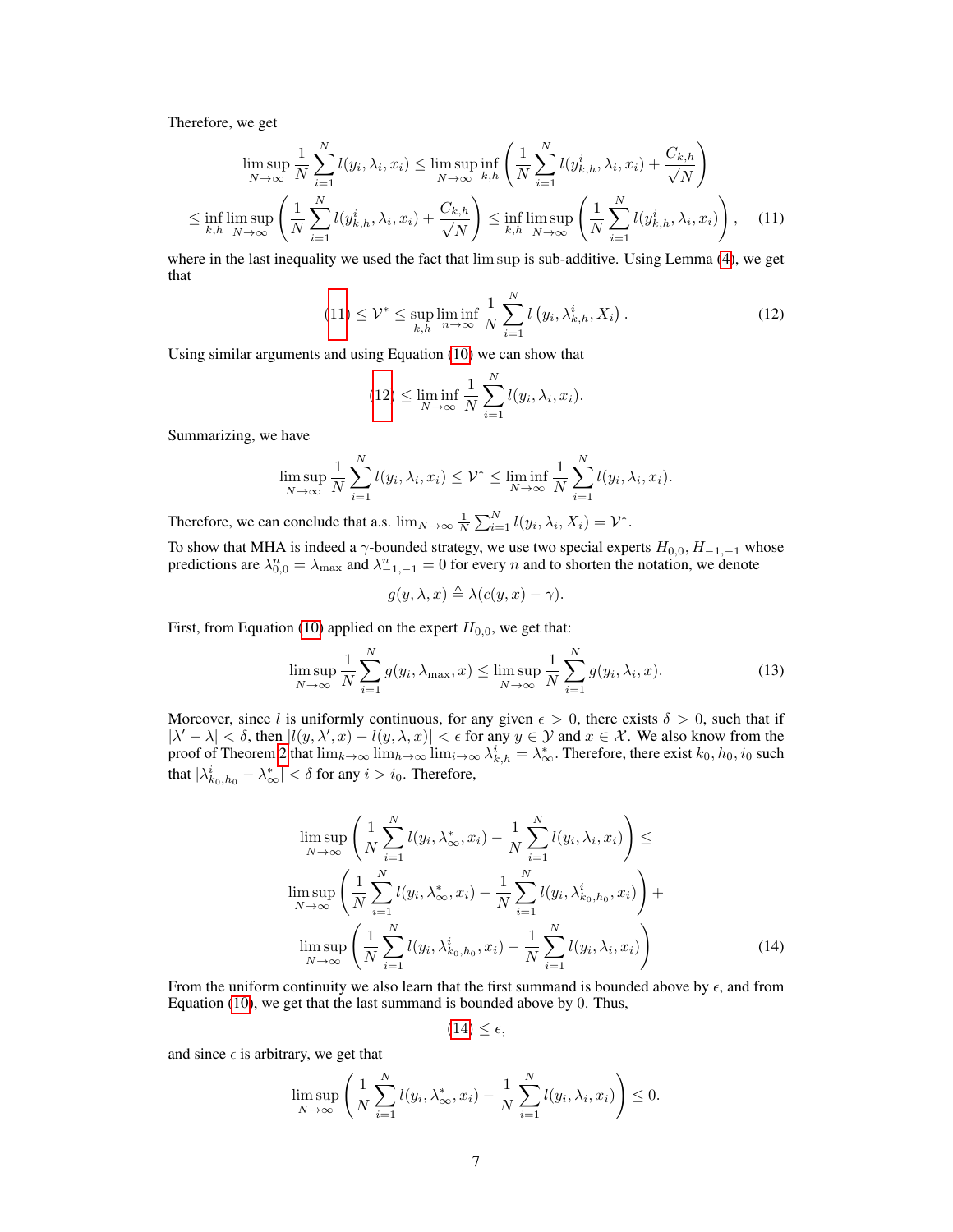Thus,  $\limsup_{N \to \infty} \frac{1}{N} \sum_{i=1}^{N} l(y_i, \lambda_{\infty}^*, X_i) \leq \mathcal{V}^*$ , and from Theorem 1 we can conclude that  $\lim_{N\to\infty}\frac{1}{N}\sum_{i=1}^{N}l(y_i,\lambda_\infty^*,X_i)=\mathcal{V}^*$ . Therefore, we can deduce that

$$
\limsup_{N \to \infty} \frac{1}{N} \sum_{i=1}^{N} g(y_i, \lambda_i, x_i) - \limsup_{N \to \infty} \frac{1}{N} \sum_{i=1}^{N} g(y_i, \lambda_{\infty}^*, x_i) =
$$
\n
$$
\limsup_{N \to \infty} \frac{1}{N} \sum_{i=1}^{N} g(y_i, \lambda_i, x_i) + \liminf_{N \to \infty} \frac{1}{N} \sum_{i=1}^{N} -g(y_i, \lambda_{\infty}^*, x_i)
$$
\n
$$
\leq \limsup_{N \to \infty} \frac{1}{N} \sum_{i=1}^{N} g(y_i, \lambda_i, x_i) - \frac{1}{N} \sum_{i=1}^{N} g(y_i, \lambda_{\infty}^*, x_i)
$$
\n
$$
= \limsup_{N \to \infty} \frac{1}{N} \sum_{i=1}^{N} l(y_i, \lambda_i, x_i) - \frac{1}{N} \sum_{i=1}^{N} l(y_i, \lambda_{\infty}^*, x_i) = 0,
$$

which results in

$$
\limsup_{N \to \infty} \frac{1}{N} \sum_{i=1}^{N} g(y_i, \lambda_i, x_i) \le \limsup_{N \to \infty} \frac{1}{N} \sum_{i=1}^{N} g(y_i, \lambda^*_{\infty}, x_i).
$$

Combining the above with Equation (13), we get that

$$
\limsup_{N \to \infty} \frac{1}{N} \sum_{i=1}^{N} g(y_i, \lambda_{\max}, x_i) \le \limsup_{N \to \infty} \frac{1}{N} \sum_{i=1}^{N} g(y_i, \lambda_{\infty}^*, x_i).
$$

Since  $0 \leq \lambda_{\infty}^* < \lambda_{\max}$ , we get that MHA is  $\gamma$ -bounded. This also implies that

$$
\limsup_{N \to \infty} \frac{1}{N} \sum_{i=1}^{N} \lambda_i (c(y_i, x_i) - \gamma) \le 0.
$$

Now, if we apply Equation (10) on the expert  $H_{-1,-1}$ , we get that

$$
\liminf_{N \to \infty} \frac{1}{N} \sum_{i=1}^{N} \lambda_i (c(y_i, x_i) - \gamma) \ge 0.
$$

Thus,

$$
\lim_{N \to \infty} \frac{1}{N} \sum_{i=1}^{N} \lambda_i (c(y_i, x_i) - \gamma) = 0,
$$

and using Equation (8), we get that MHA is also  $\gamma$ -universal.

 $\Box$ 

# 5 Concluding Remarks

In this paper, we introduced the Minimax Histogram Aggregation (MHA) algorithm for multipleobjective sequential prediction. We considered the general setting where the unknown underlying process is stationary and ergodic., and given that the underlying process is  $\gamma$ -feasible, we extended the well-known result of [1] regarding the asymptotic lower bound of prediction with a single objective, to the case of multi-objectives. We proved that MHA is a  $\gamma$ -bounded strategy whose predictions also converge to the optimal solution in hindsight.

In the proofs of the theorems and lemmas above, we used the fact that the initial weights of the experts,  $\alpha_{k,h}$ , are strictly positive thus implying a countably infinite expert set. In practice, however, one cannot maintain an infinite set of experts. Therefore, it is customary to apply such algorithms with a finite number of experts (see [12, 9, 10]). Despite the fact that in the proof we assumed that the observation set X is known a priori, the algorithm can also be applied in the case that X is unknown by applying the doubling trick. For a further discussion on this point, see [8]. In our proofs, we relied on the compactness of the set  $X$ . It will be interesting to see whether the universality of MHA can be sustained under unbounded processes as well. A very interesting open question would be to identify conditions allowing for finite sample bounds when predicting with multiple objectives.